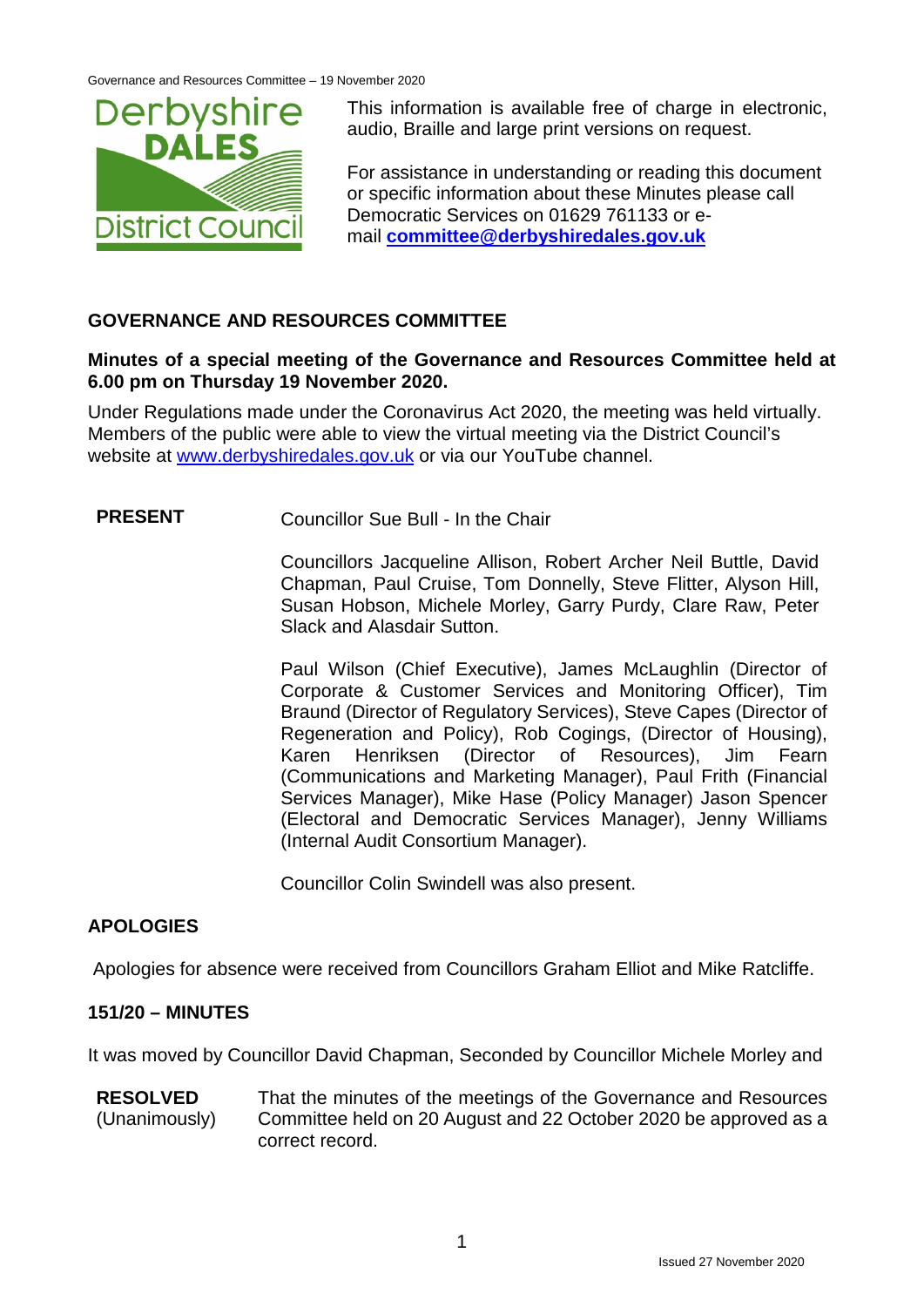#### **152/20 – EXTERNAL AUDIT COMPLETION REPORT FOR YEAR ENDED 31 MARCH 2020**

The Committee considered a report summarising the key findings from the Council's external auditors, Mazars, following receipt of their Audit Completion Report for the year ended 31 March 2020 covering the 2019/20 accounts and Value for Money (VFM) conclusion. A copy of the external auditors' full report was appended and Gavin Barker of Muzars LLP attended the meeting to present the external audit report and answer questions.

It was noted that a minor change to the disclosures in the Statement of Accounts 2019/20 had been circulated to Members of the Committee in advance of the meeting.

The key issues identified in the audit completion report were that the external auditors:

- anticipated issuing an unqualified audit opinion, without modification, on the Authority's financial statements, subject to the satisfactory completion of outstanding work.
- anticipated concluding that the Council had proper arrangements in place to secure economy, efficiency and effectiveness in its use of resources.
- had not received any questions or objections from electors.
- would, in accordance with their approach at most local authorities, include "emphasis of matter" paragraphs in their report relating to the material uncertainties in the valuation of property, plant and equipment and pension assets caused by Covid-19.
- report that no new risks had been identified since they issued their Audit Strategy Memorandum.
- confirmed that, while the audit certificate may be delayed due to the National Audit office delays in issuing instructions for Whole of Government Accounts, the audit and opinion and value for money conclusion would still be issued by the deadline of 30 November.

The report noted that the external auditor anticipated issuing an unqualified value for money conclusion and had not identified any matters that would require the issue of a public interest report. It was confirmed that although Covid-19 had not had a significant impact on the 2019/20 financial year the External Auditors had kept in regular contact with the Council on the impact on the 2020/21 accounts.

The report also contained two low priority and one high priority internal control recommendations which had been accepted by management. The high priority recommendation had been brought forward from the 2018/19 report and had been highlighted by KPMG in the 2017/18 report, which related to the arrangements for Members to make declarations of related party transactions. The 2018/19 testing of declaration of interests identified 4 instances where declarations of interests were not received by the Council after several reminders to the Members. The 2019/20 testing of declaration of interests identified 5 instances where declarations of interests were not received by the Council after several reminders to the Members. It was noted that there was a potential risk that a conflict of interest was not appropriately declared. The Director of Resources provided further information on the action proposed to address this in future years.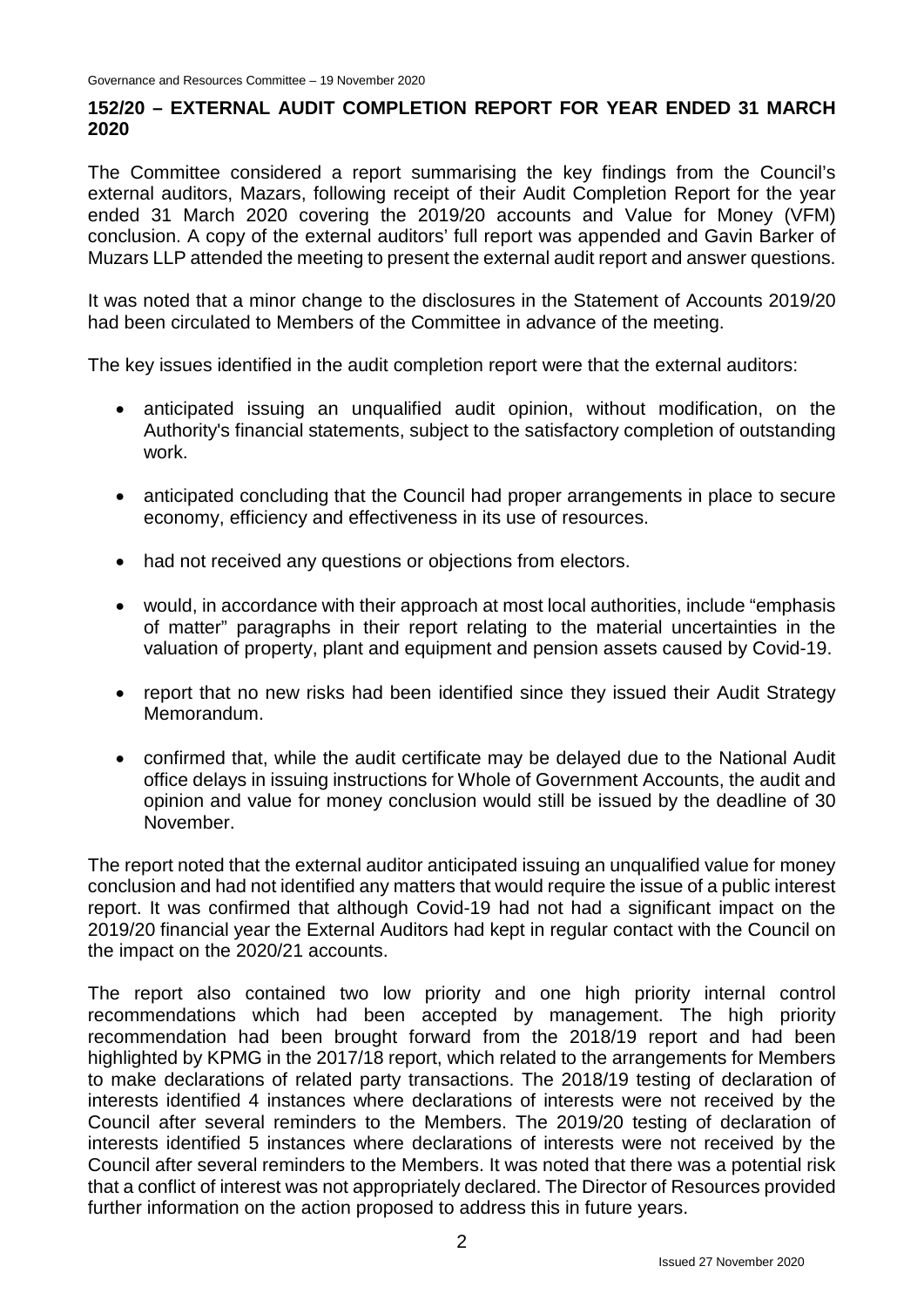It was moved by Councillor Susan Hobson, seconded by Councillor Michele Morley and

**RESOLVED** (Unanimously) That the External Auditor's Audit Completion Report for the year ended 31 March 2020 be noted.

The Chairman declared the motion CARRIED.

# **153/20 – LETTER OF REPRESENTATION 2019/20**

The Committee considered a report requesting that the Committee endorsed the draft letter of representation for the 2019/20 financial year.

To meet the International Standard on Auditing (U.K. & Ireland) 580 (ISA 580) the Council's external auditor was required to obtain evidence that the Council's management acknowledged its responsibility for the fair presentation of the financial statements in accordance with the applicable financial reporting framework and had approved the financial statements. Under the Standard the Auditor could evidence the management's acknowledgement of such responsibility by obtaining a letter of representation from management with a signed copy of the financial statements. The Director of Resources had prepared a letter in accordance with the guidance supporting ISA 580 and appended it to the report. The letter did not contain any matters of concern which need to be brought to the attention of the Committee.

ISA 580 also required the external auditor to obtain evidence that those charged with governance acknowledge their collective responsibility for the preparation of, and have approved, the financial statements. Consideration of the Letter of Representation by the Council alongside the external auditor's Audit Completion Report, prior to the approval of the Statement of Accounts, contributed to that evidence.

It was moved by Councillor Steve Flitter, seconded by Councillor Tom Donnelly and

**RESOLVED** (unanimously) That the draft Letter of Representation be endorsed for signature.

The Chairman declared the motion CARRIED.

# **154/20 – STATEMENT OF ACCOUNTS 2019/20**

In accordance with the Account and Audit Regulations 2015, the Committee considered the final Statement of Accounts for 2019/20, noted the key issues and approved them for signing by the Chairman of the Committee and publication.

The Statement of Accounts had been audited by the Council's External Auditors, Mazars LLP alongside the Annual Governance Statement for 2019/20. Although the overall financial position as of 31st March 2020 remained the same as set out in the Draft Statement of Accounts the audit had identified the following minor amendments:

• A restatement of the comparator 2018/19 Balance Sheet position due to incorrect treatment of the Pensions Liability arising following the transfer of Leisure Centre staff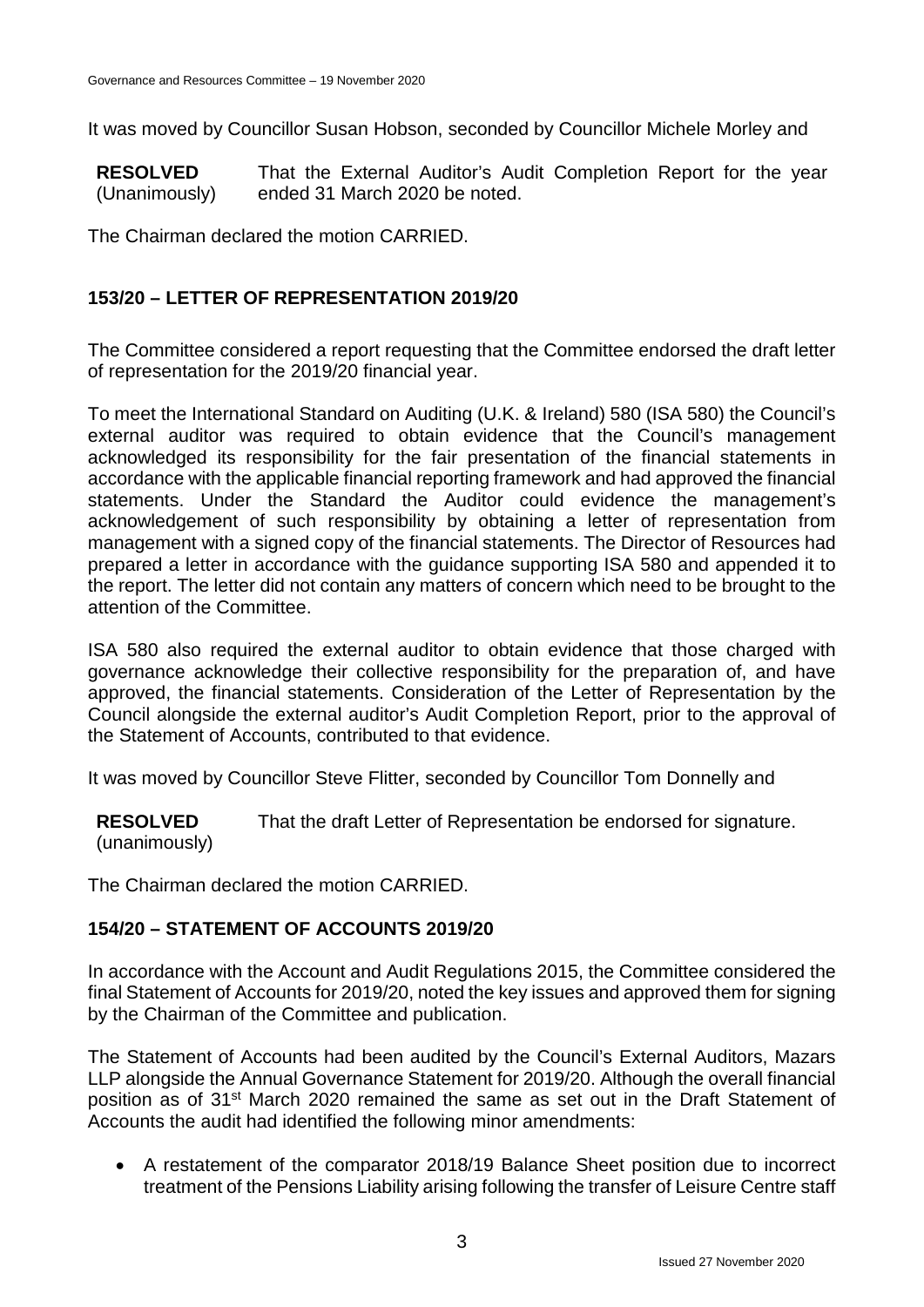to Freedom Leisure in August 2018. This did not impact on the 2019/20 Balance Sheet for which the Pensions disclosures were produced as required.

• A "material estimation uncertainty" of the Balance Sheet position at 31 March 2020 relating to the Council's property portfolio and the impact of the coronavirus pandemic on property valuations. It was noted that this had affected most councils across the country and, even after taking this into account, the Audit Opinion remained unqualified.

It was noted that a reference to uncertainties of equities contained in the draft Statement of Accounts had been removed and a revised version of the Statement of Accounts had been circulated prior to the meeting.

It was noted that, due to Covid-19, the normal statutory deadline for approving the final accounts had been extended to 30<sup>th</sup> November.

It was moved by Councillor Peter Slack, seconded by Councillor David Chapman and

**RESOLVED** (unanimously) That the Statement of Accounts for 2019/20 be approved.

The Chairman declared the motion CARRIED.

#### **155/20 – INTERNAL AUDIT REPORTS CONCLUDED UNDER THE 2019/20 AND 2020/21 OPERATIONAL AUDIT PLAN**

The Committee considered a report on progress made in respect of the 2019/20 and 2020/21 Internal Audit Plans. The report included a summary of internal audit reports issued since the last meeting of the Committee, an update on the implementation of internal audit recommendations and an appendix detailing the 2020/21 internal audit plan, progress to date and suggested amendments.

In considering the eight reports issued from mid-December 2019 to mid-October 2020 it was noted that 2 had conclusions of "Substantial" Assurance (Housing Benefits and Network Security and Policies), 4 with "Reasonable" Assurance (Payroll, Choice Based Lettings, Safeguarding and Planning Fees) and 2 with "Limited" Assurance (Asset Management and Data Protection). In total 30 recommendations had been made and these were in the process of being implemented by management. Copies of the two reports with limited assurance were appended to the report.

The Director of Resources confirmed that the issues relating to Payment Card Industry Data Security (PCI-DSS) compliance should mostly be resolved once the new telephone system and a mid-call solution had been installed.

An update on the implementation of previous internal audit recommendations was also attached. 17 recommendations had been satisfactorily implemented since the last report, 8 recommendations were in the process of being implemented, 12 recommendations were overdue, and 13 recommendations had not passed their implementation date. A commentary was provided next to each recommendation describing the progress made.

It was noted that limited progress had been made on the 2020/21 internal audit plan due to the Council's senior internal auditor being redeployed to implement the processes and procedures for the payment of small business grants and discretionary business grants, completing fraud risk assessments for the process and investigating any potentially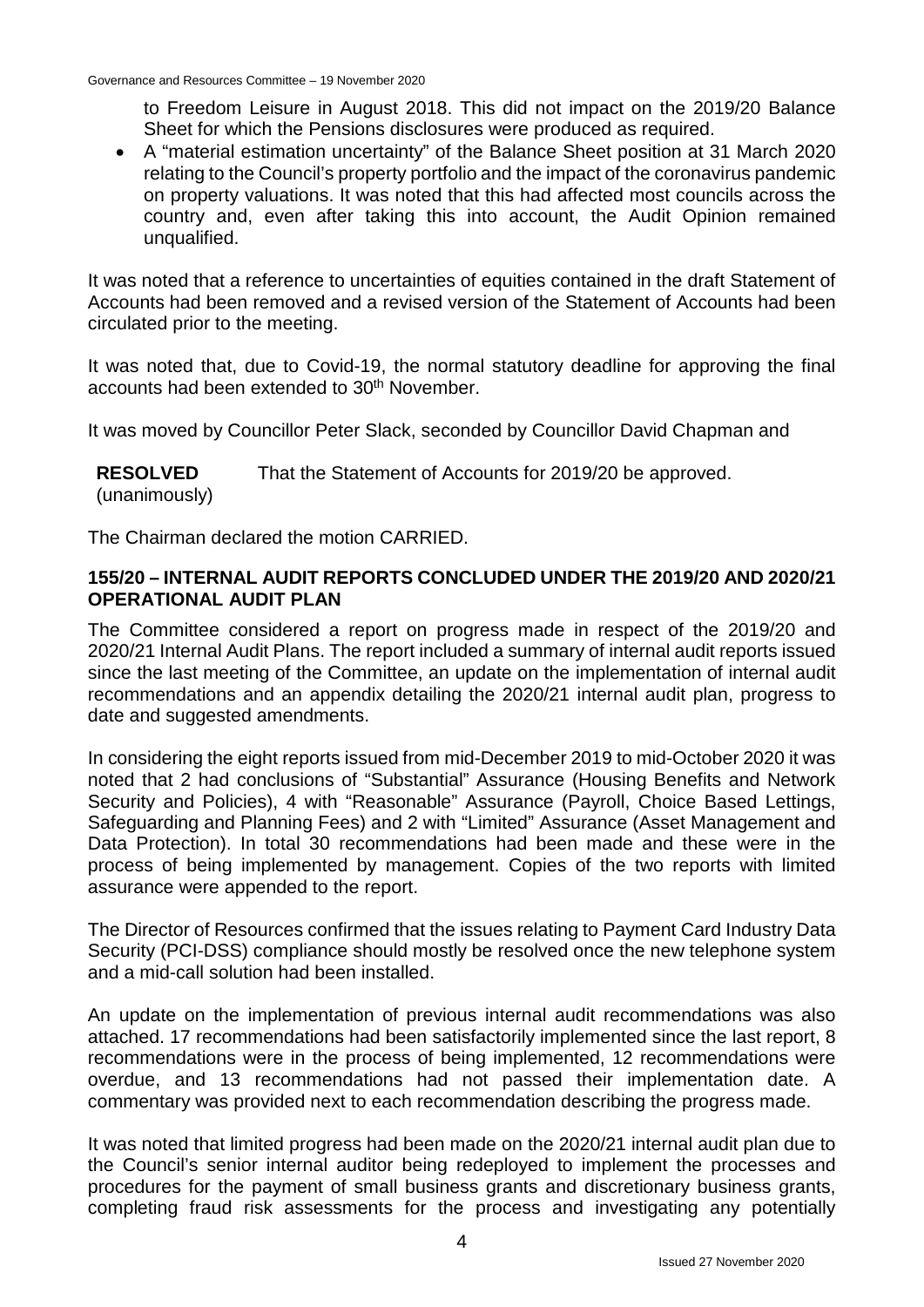Governance and Resources Committee – 19 November 2020

fraudulent claims. In light of this the report made recommendations on audits that should be deferred and confirmed that for the remainder of the current financial year it was hoped tht the Senior Auditor would be able to focus on completing the high and medium risk areas identified within the plan.

It was moved by Councillor Garry Purdy, seconded by Councillor Neil Buttle and

| <b>RESOLVED</b><br>(unanimously) |    | 1. To note the report.                                                                                                                      |
|----------------------------------|----|---------------------------------------------------------------------------------------------------------------------------------------------|
|                                  |    | To note the impact of Covid-19 and the redeployment of the<br>Senior Internal Auditor on the ability to complete the 2020/21<br>audit plan. |
|                                  | 3. | To agree the audit areas recommended for deferral to<br>subsequent years as set out in Appendix 3 of the report.                            |

The Chairman declared the motion CARRIED.

#### **156/20 – DERBYSHIRE DALES DISTRICT COUNCIL COMMERCIAL TENANTS – RENT FREE PERIODS**

The Committee considered proposals to provide further rent-free periods to the Council's commercial tenants unable to trade under current national regulations due to Covid-19 at an estimated cost of £7,694.

It was noted that the Council had previously offered a four-month rent free period to provide support during the time commercial tenants were unable to trade due to the lockdown. It was confirmed that previously the National Farmers Union had declined the offer of a rentfree period at the ABC due to their policy of supporting landlords during the lockdown period.

It was moved by Councillor Steve Flitter, seconded by Councillor Peter Slack and

- **RESOLVED** (unanimously) 1. To approve a one month rent free period to the operator of Hall Leys Park Café to reflect the current lockdown period.
	- 2. To approve a further one month rent free period to the operators of the Hall Leys Park boating lake and train and the boating rights on the River Derwent in line with other Council tenants.
	- 3. To approve a two-month rent free period to the ABC kiosk tenants and café to reflect the current lockdown period and to cover the extra month closure during the previous lockdown period.

The Chairman declared the motion CARRIED.

#### **157/20 – ORGANISATIONAL HEALTH – KEY PERFORMANCE INDICATORS – MID-YEAR 2020/21**

The Committee considered a report summarising performance against the Council's 12 Key Performance Indicators for the first half of 2020/21 (excluding Corporate Plan Targets). The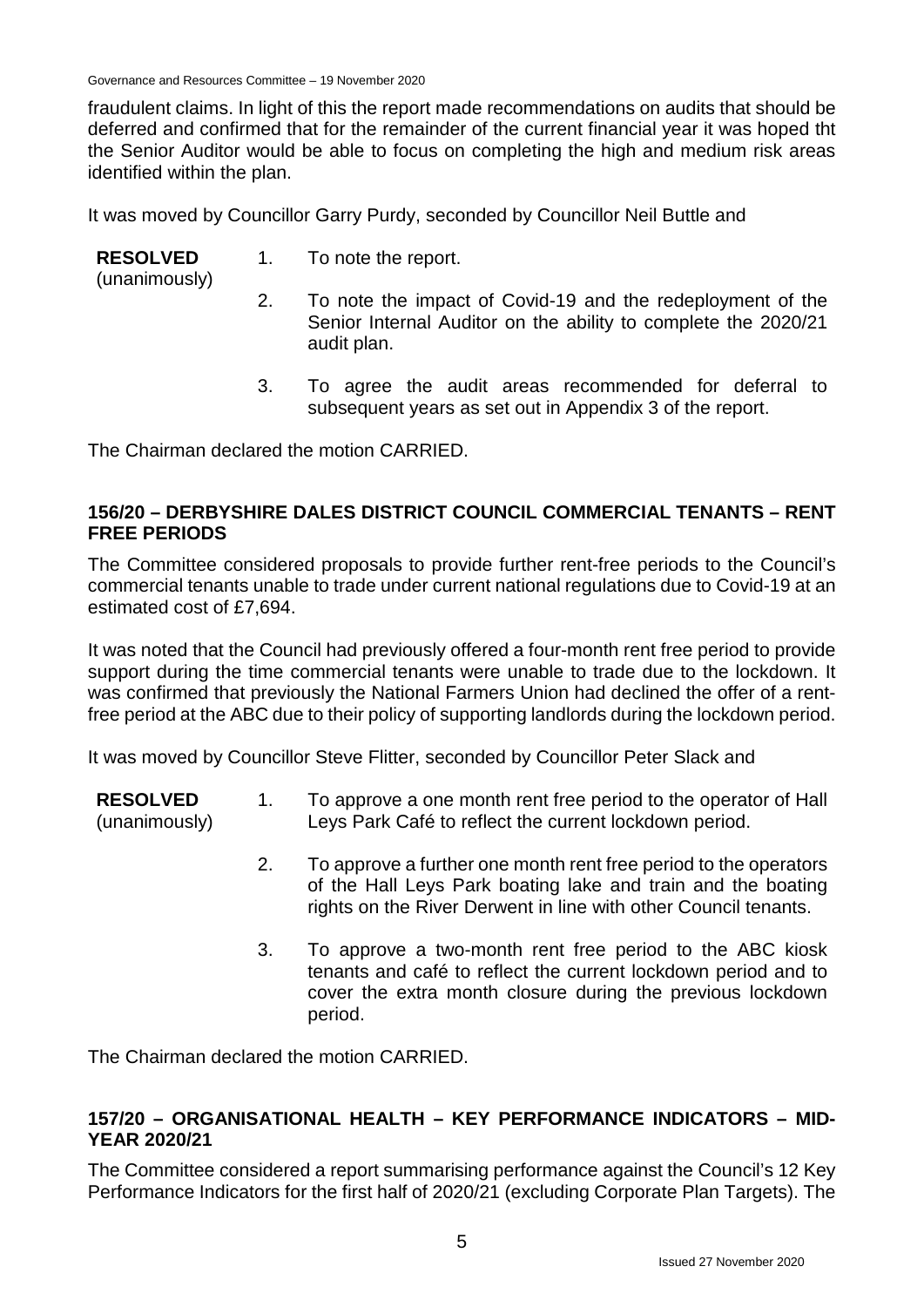Governance and Resources Committee – 19 November 2020

report highlighted where the Council was performing strongly and where improvements were needed to be made.

It was noted that 9 of the targets were green, 1 was amber, 1 was red and the data for household waste and recycling rates would not be available until the end of November 2020. It was confirmed that key performance indicators performing strongly were; invoices paid on time, major planning applications determined on time, minor applications determined in 8 weeks and the speed of processing new benefit claims. The only indicator underperforming related to the collection of Non-Domestic Rates which had been impacted by the two Covid-19 lockdowns.

It was moved by Councillor Tom Donnelly, seconded by Councillor Claire Raw and

**RESOLVED** (unanimously) To note performance against the Key Performance Indicators for 2020/21.

The Chairman declared the motion CARRIED.

# **158/20 – RESIDENTS ONLINE PANEL SURVEY RESULTS**

The Committee considered a report setting out the results of the Derbyshire Dales residents' surveys undertaken in October 2019 and October 2020 using the Council's Online Panel. The report also set out the implications of the findings for the Council's service and financial planning.

Overall, the results of the Online Panel Satisfaction surveys suggested that there were aspects of the Derbyshire Dales that continued to have a high degree of satisfaction in areas such as a good place to live and community safety. The results also suggested that there were areas for improvement such as satisfaction with sports and leisure facilities.

It was acknowledged that the results only showed the extent to which residents were satisfied/dissatisfied with the various aspects of the District, so it was difficult to establish an understanding of the reasoning behind the ratings. It was therefore proposed that additional qualitative questions be included within the next survey to be carried out in September 2021.

It was moved by Councillor David Chapman, seconded by Councillor Alasdair Sutton and

- **RESOLVED** (unanimously) 1. To note the areas of satisfaction and dissatisfaction highlighted by the Online Panel Survey.
	- 2. To include additional qualitative questions in the September 2021 Online Panel Satisfaction Survey to set out the reasoning for their answers.

The Chairman declared the motion CARRIED.

# **159/20 – COMMUNICATIONS AND MARKETING STRATEGY**

The Committee considered the sixth annual report on the Communication and Marketing Strategy which set out how residents, employees and service users were kept informed about what the Council does, how it spends public money, and the services available.